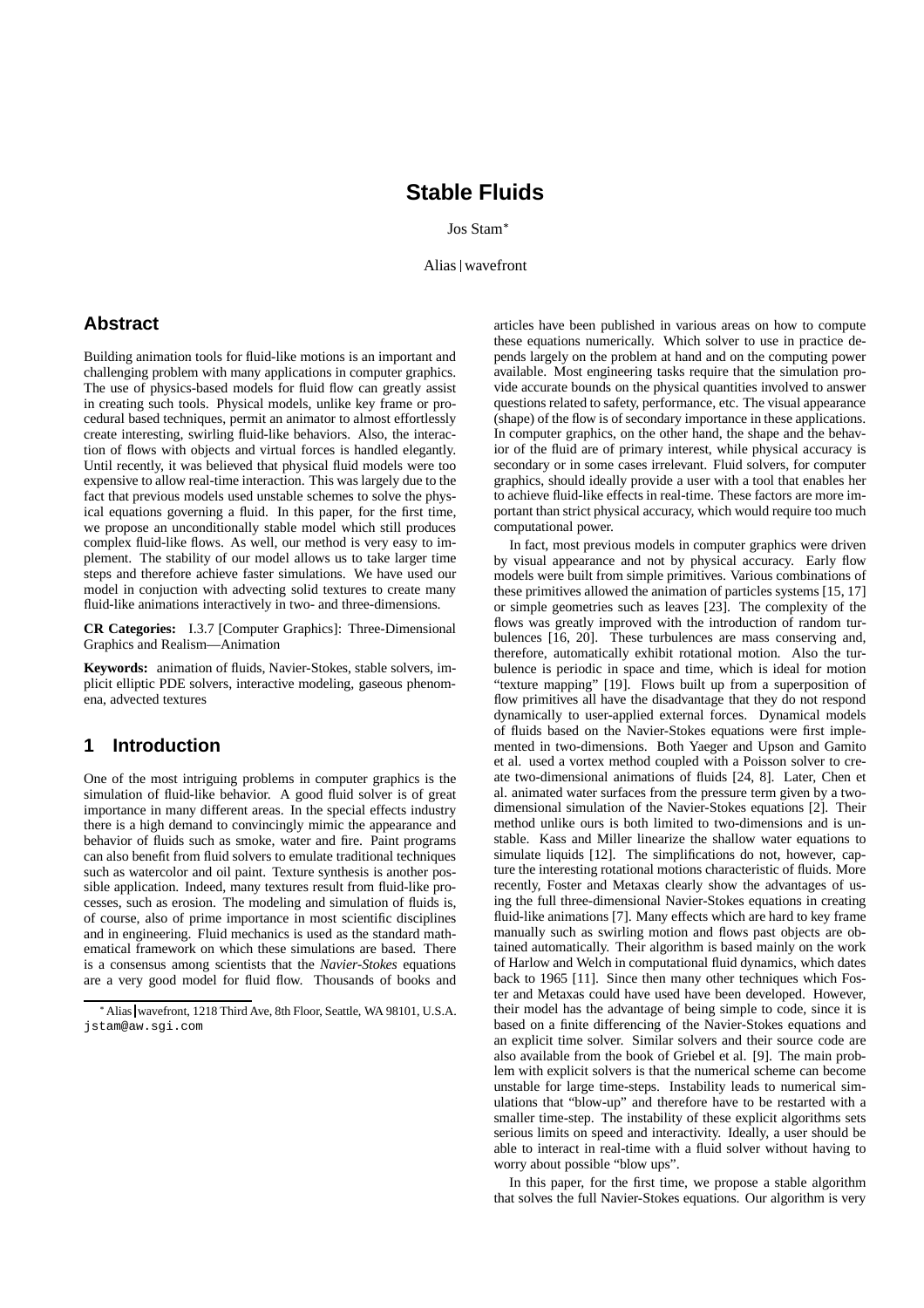easy to implement and allows a user to interact in real-time with three-dimensional fluids on a graphics workstation. We achieve this by using time-steps much larger than the ones used by Foster and Metaxas. To obtain a stable solver we depart from Foster and Metaxas' method of solution. Instead of their explicit Eulerian schemes, we use both Lagrangian and implicit methods to solve the Navier-Stokes equations. Our method cannot be found in the computational fluids literature, since it is custom made for computer graphics applications. The model would not be accurate enough for most engineering applications. Indeed, it suffers from too much "numerical dissipation", i.e., the flow tends to dampen too rapidly as compared to actual experiments. In a computer graphical application, on the other hand, this is not so bad, especially in an interactive system where the flow is "kept alive" by an animator applying external forces. In fact, a flow which does not dampen at all might be too chaotic and difficult to control. As our results demonstrate we are able to produce nice swirling flows despite the numerical dissipation

In this paper we apply our flows mainly to the simulation of gaseous-like phenomena. We employ our solver to update both the flow and the motion of densities within the flow. To further increase the complexity of our animations we advect texture coordinates along with the density [13]. In this manner we are able to synthesize highly detailed "wispy" gaseous flows even with low resolution grids. We believe that the combination of physics-based fluid solvers and solid textures is the most promising method of achieving highly complex flows in computer graphics.

The next section presents the Navier-Stokes equations and the derivation which leads to our method of solution. That section contains all the fundamental ideas and techniques needed to obtain a stable fluids solver. Since it relies on sophisticated mathematical techniques, it is written in a mathematical physics jargon which should be familiar to most computer graphics researchers working in physics-based modeling. The application oriented reader who wishes only to implement our solver can skip Section 2 entirely and go straight to Section 3. There we describe our implementation of the solver, providing sufficient information to code our technique. Section 4 is devoted to several applications that demonstrate the power of our new solver. Finally, in Section 5 we conclude and discuss future research. To keep this within the confines of a short paper, we have decided not to include a "tutorial-type" section on fluid dynamics, since there are many excellent textbooks which provide the necessary background and intuition. Readers who do not have a background in fluid dynamics and who wish to fully understand the method in this paper should therefore consult such a text. Mathematically inclined readers may wish to start with the excellent book by Chorin and Marsden [3]. Readers with an engineering bent on the other hand can consult the didactic book by Abbott [1]. Also, Foster and Metaxas' paper does a good job of introducing the concepts from fluid dynamics to the computer graphics community.

# **2 Stable Navier-Stokes**

#### **2.1 Basic Equations**

In this section we present the Navier-Stokes equations along with the manipulations that lead to our stable solver. A fluid whose density and temperature are nearly constant is described by a velocity field  $\bf{u}$  and a pressure field  $p$ . These quantities generally vary both in space and in time and depend on the boundaries surrounding the fluid. We will denote the spatial coordinate by x, which for twodimensional fluids is  $x = (x, y)$  and three-dimensional fluids is equal to  $(x, y, z)$ . We have decided not to specialize our results for a particular dimension. All results are thus valid for both twodimensional and three-dimensional flows unless stated otherwise. Given that the velocity and the pressure are known for some initial

time  $t = 0$ , then the evolution of these quantities over time is given by the Navier-Stokes equations [3]:

$$
\nabla \cdot \mathbf{u} = 0 \tag{1}
$$

$$
\frac{\partial \mathbf{u}}{\partial t} = -(\mathbf{u} \cdot \nabla)\mathbf{u} - \frac{1}{\rho} \nabla p + \nu \nabla^2 \mathbf{u} + \mathbf{f}, \quad (2)
$$

where  $\nu$  is the kinematic viscosity of the fluid,  $\rho$  is its density and f is an external force. Some readers might be unfamiliar with this compact version of the Navier-Stokes equations. Eq. 2 is a vector equation for the three (two in two-dimensions) components of the velocity field. The " " denotes a dot product between vectors, while the symbol  $\nabla$  is the vector of spatial partial derivatives. More precisely,  $\nabla = (\partial/\partial x, \partial/\partial y)$  in two-dimensions and  $\nabla = (\partial/\partial x, \partial/\partial y, \partial/\partial z)$  in three-dimensions. We have also used the shorthand notation  $\nabla^2 = \nabla \cdot \nabla$ . The Navier-Stokes equations are obtained by imposing that the fluid conserves both mass (Eq. 1) and momentum (Eq. 2). We refer the reader to any standard text on fluid mechanics for the actual derivation. These equations also have to be supplemented with boundary conditions. In this paper we will consider two types of boundary conditions which are useful in practical applications: *periodic* boundary conditions and *fixed* boundary conditions. In the case of periodic boundaries the fluid is defined on an *n*-dimensional torus ( $n = 2, 3$ ). In this case there are no walls, just a fluid which wraps around. Although such fluids are not encountered in practice, they are very useful in creating evolving texture maps. Also, these boundary conditions lead to a very elegant implementation that uses the fast Fourier transform as shown below. The second type of boundary condition that we consider is when the fluid lies in some bounded domain  $D$ . In that case, the boundary conditions are given by a function  $\mathbf{u}_D$  defined on the boundary  $\partial D$  of the domain. See Foster and Metaxas' work for a good discussion of these boundary conditions in the case of a hot fluid [7]. In any case, the boundary conditions should be such that the normal component of the velocity field is zero at the boundary; no matter should traverse walls.

The pressure and the velocity fields which appear in the Navier-Stokes equations are in fact related. A single equation for the velocity can be obtained by combining Eq. 1 and Eq. 2. We briefly outline the steps that lead to that equation, since it is fundamental to our algorithm. We follow Chorin and Marsden's treatment of the subject (p. 36ff, [3]). A mathematical result, known as the *Helmholtz-Hodge Decomposition*, states that any vector field w can uniquely be decomposed into the form:

$$
\mathbf{w} = \mathbf{u} + \nabla q,\tag{3}
$$

where **u** has zero divergence:  $\nabla \cdot \mathbf{u} = 0$  and q is a scalar field. Any vector field is the sum of a mass conserving field and a gradient field. This result allows us to define an operator  $P$  which projects any vector field w onto its divergence free part  $\mathbf{u} = \mathbf{P}\mathbf{w}$ . The operator is in fact defined implicitly by multiplying both sides of Eq. 3 by " $\nabla$ ":

$$
\nabla \cdot \mathbf{w} = \nabla^2 q. \tag{4}
$$

This is a Poisson equation for the scalar field  $q$  with the Neumann boundary condition  $\frac{\partial q}{\partial n} = 0$  on  $\partial D$ . A solution to this equation is used to compute the projection **u**:

$$
\mathbf{u} = \mathbf{P}\mathbf{w} = \mathbf{w} - \nabla q.
$$

If we apply this projection operator on both sides of Eq. 2 we obtain a single equation for the velocity:

$$
\frac{\partial \mathbf{u}}{\partial t} = \mathbf{P} \left( -(\mathbf{u} \cdot \nabla) \mathbf{u} + \nu \nabla^2 \mathbf{u} + \mathbf{f} \right),\tag{5}
$$

where we have used the fact that  $\mathbf{Pu} = \mathbf{u}$  and  $\mathbf{P}\nabla p = 0$ . This is our fundamental equation from which we will develop a stable fluid solver.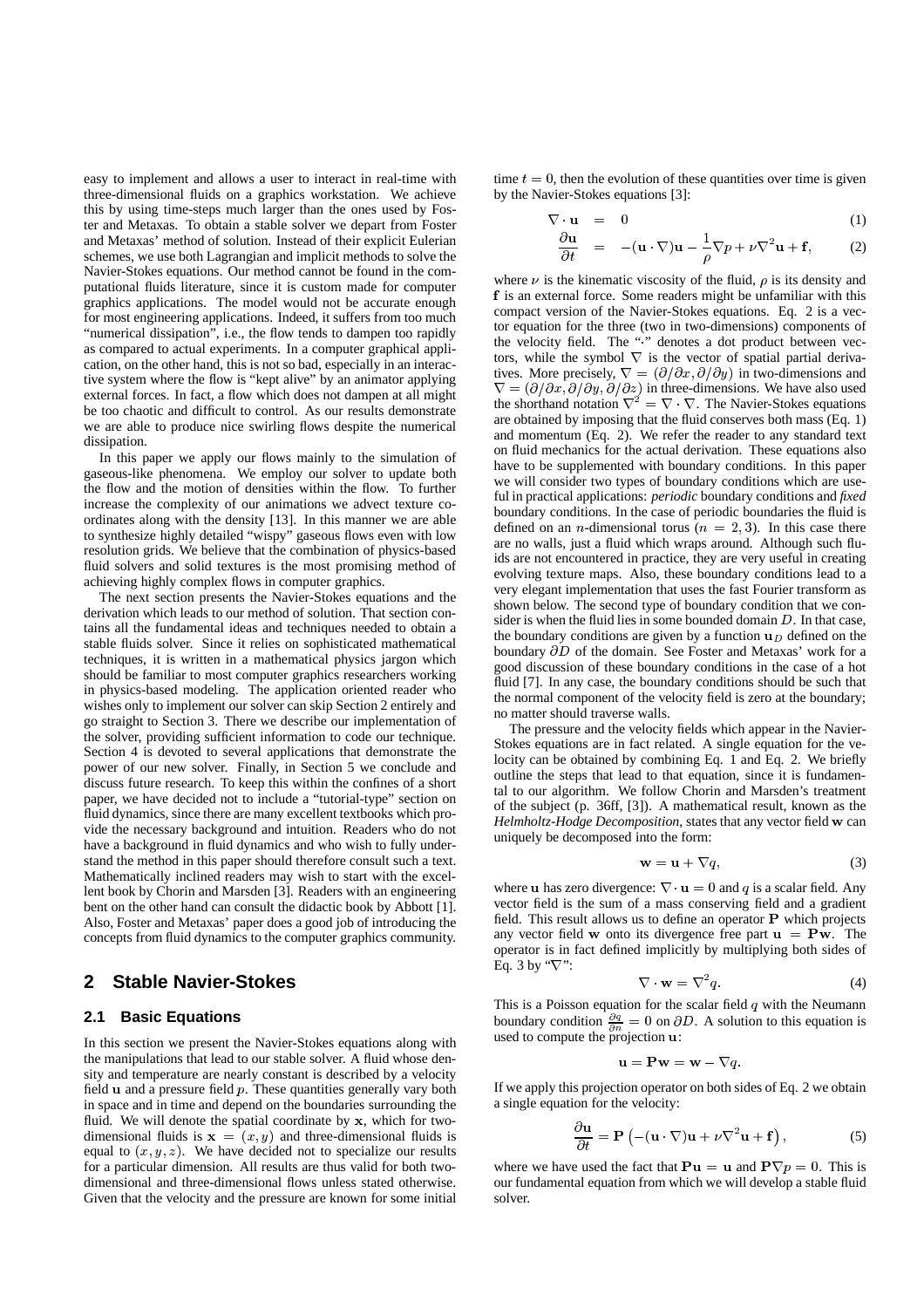

Figure 1: One simulation step of our solver is composed of steps. The first three steps may take the field out of the space of divergent free fields. The last projection step ensures that the field is divergent free after the entire simulation step.



Figure 2: To solve for the advection part, we trace each point of the field backward in time. The new velocity at  $x$  is therefore the velocity that the particle had a time  $\Delta t$  ago at the old location  ${\bf p}({\bf x}, -\Delta t).$ 

#### **2.2 Method of Solution**

Eq. 5 is solved from an initial state  $\mathbf{u}_0 = \mathbf{u}(\mathbf{x},0)$  by marching through time with a time step  $\Delta t$ . Let us assume that the field has been resolved at a time  $t$  and that we wish to compute the field at a later time  $t + \Delta t$ . We resolve Eq. 5 over the time span  $\Delta t$  in four steps. We start from the solution  $\mathbf{w}_0(\mathbf{x}) = \mathbf{u}(\mathbf{x}, t)$  of the previous time step and then sequentially resolve each term on the right hand side of Eq. 5, followed by a projection onto the divergent free fields. The general procedure is illustrated in Figure 1. The steps are:

$$
w_0(x) \stackrel{\text{add force}}{\longrightarrow} w_1(x) \stackrel{\text{advect}}{\longrightarrow} w_2(x) \stackrel{\text{diffuse}}{\longrightarrow} w_3(x) \stackrel{\text{project}}{\longrightarrow} w_4(x).
$$

The solution at time  $t + \Delta t$  is then given by the last velocity field:  $\mathbf{u}(\mathbf{x}, t + \Delta t) = \mathbf{w}_4(\mathbf{x})$ . A simulation is obtained by iterating these steps. We now explain how each step is computed in more detail.

The easiest term to solve is the addition of the external force f. If we assume that the force does not vary considerably during the time step, then

$$
\mathbf{w}_1(\mathbf{x}) = \mathbf{w}_0(\mathbf{x}) + \Delta t \mathbf{f}(\mathbf{x}, t)
$$

is a good approximation of the effect of the force on the field over the time step  $\Delta t$ . In an interactive system this is a good approximation, since forces are only applied at the beginning of each time step.

The next step accounts for the effect of advection (or convection) of the fluid on itself. A disturbance somewhere in the fluid propagates according to the expression  $-(\mathbf{u} \ \nabla) \mathbf{u}$ . This term makes the Navier-Stokes equations non-linear. Foster and Metaxas resolved this component using finite differencing. Their method is stable only when the time step is sufficiently small such that

 $\mathbf{r}$  solver, we provide all the mathematical details in Appendix A. The Since this method is of crucial importance in obtaining our stable tial differential equations known as the *method of characteristics*. never "blow up". Our method is based on a technique to solve par solver. No matter how big the time step is, our simulations will  $\Delta t < \Delta \tau / |\mathbf{u}|$ , where  $\Delta \tau$  is the spacing of their computational grid. Therefore, for small separations and/or large velocities, very small time steps have to be taken. On the other hand, we use a totally different approach which results in an unconditionally stable method, however, can be understood intuitively. At each time step all the fluid particles are moved by the velocity of the fluid itself. Therefore, to obtain the velocity at a point **x** at the new time  $t + \Delta t$ , we backtrace the point  $x$  through the velocity field  $w_1$  over a time  $\Delta t$ . This defines a path  $p(x, s)$  corresponding to a partial streamline of the velocity field. The new velocity at the point  $x$  is then set to the velocity that the particle, now at  $x$ , had at its previous location a time  $\Delta t$  ago:

$$
\mathbf{w}_2(\mathbf{x}) = \mathbf{w}_1(\mathbf{p}(\mathbf{x}, -\Delta t)).
$$

Figure 2 illustrates the above. This method has several advantages. Most importantly it is unconditionally stable. Indeed, from the above equation we observe that the maximum value of the new field is never larger than the largest value of the previous field. Secondly, the method is very easy to implement. All that is required in practice is a particle tracer and a linear interpolator (see next Section). This method is therefore both stable and simple to implement, two highly desirable properties of any computer graphics fluid solver. We employed a similar scheme to move densities through user-defined velocity fields [19]. Versions of the method of characteristics were also used by other researchers. The application was either employed in visualizing flow fields [13, 18] or improving the rendering of gas simulations [21, 5]. Our application of the technique is fundamentally different, since we use it to update the velocity field, which previous researchers did not dynamically animate.

The third step solves for the effect of viscosity and is equivalent to a diffusion equation:

$$
\frac{\partial \mathbf{w}_2}{\partial t} = \nu \nabla^2 \mathbf{w}_2.
$$

This is a standard equation for which many numerical procedures have been developed. The most straightforward way of solving this equation is to discretize the diffusion operator  $\nabla^2$  and then to do an explicit time step as Foster and Metaxas did [7]. However, this method is unstable when the viscosity is large. We prefer, therefore, to use an implicit method:

$$
(\mathbf{I} - \nu \Delta t \nabla^2) \mathbf{w}_3(\mathbf{x}) = \mathbf{w}_2(\mathbf{x}),
$$

where  $\bf{I}$  is the identity operator. When the diffusion operator is discretized, this leads to a sparse linear system for the unknown field  $w_3$ . Solving such a system can be done efficiently, however (see below).

The fourth step involves the projection step, which makes the resulting field divergence free. As pointed out in the previous subsection this involves the resolution of the Poisson problem defined by Eq. 4:

$$
\nabla^2 q = \nabla \cdot \mathbf{w}_3 \qquad \mathbf{w}_4 = \mathbf{w}_3 - \nabla q.
$$

The projection step, therefore, requires a good Poisson solver. Foster and Metaxas solved a similar equation using a relaxation scheme. Relaxation schemes, though, have poor convergence and usually require many iterations. Foster and Metaxas reported that they obtained good results even after a very small number of relaxation steps. However, since we are using a different method to resolve for the advection step, we must use a more accurate method.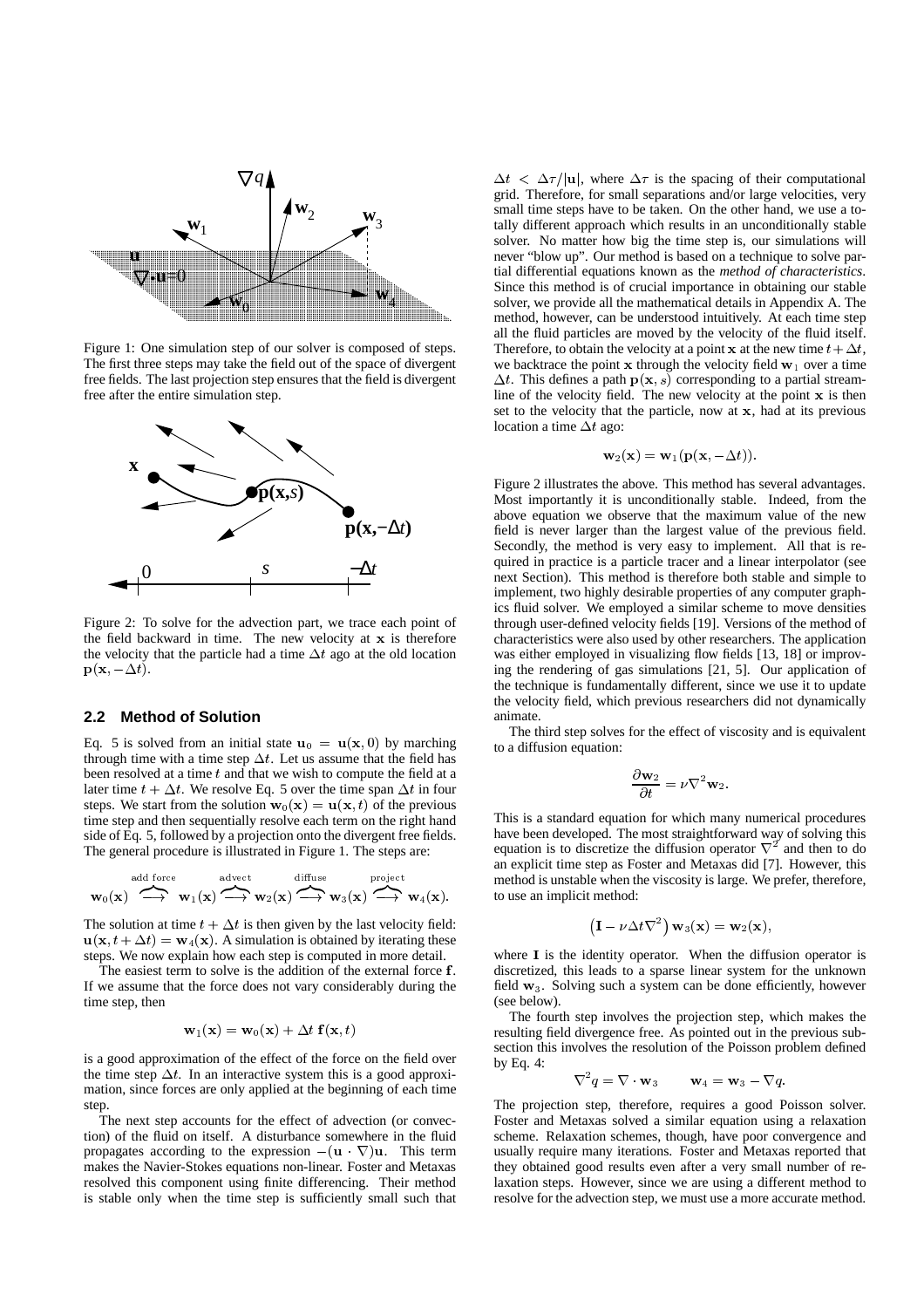Indeed, the method of characteristics is more precise when the field is close to divergent free. More importantly from a visual point of view, the projection step forces the fields to have vortices which result in more swirling-like motions. For these reasons we have used a more accurate solver for the projection step.

The Poisson equation, when spatially discretized, becomes a sparse linear system. Therefore, both the projection and the viscosity steps involve the solution of a large sparse system of equations. Multigrid methods, for example, can solve sparse linear systems in linear time [10]. Since our advection solver is also linear in time, the complexity of our proposed algorithm is of complexity  $O(N)$ . Foster and Metaxas' solver has the same complexity. This performance is theoretically optimal since for a complicated fluid, any algorithm has to consult at least each cell of the computational grid.

#### **2.3 Periodic Boundaries and the FFT**

When we consider a domain with periodic boundary conditions, our algorithm takes a particularly simple form. The periodicity allows us to transform the velocity into the Fourier domain:

$$
\mathbf{u}(\mathbf{x},t)\longrightarrow \hat{\mathbf{u}}(\mathbf{k},t).
$$

In the Fourier domain the gradient operator " $\nabla$ " is equivalent to the multiplication by *i***k**, where  $i = \sqrt{-1}$ . Consequently, both the diffusion step and the projection step are much simpler to solve. Indeed the diffusion operator and the projection operators in the Fourier domain are

$$
\mathbf{I} - \nu \Delta t \nabla^2 \longrightarrow 1 + \nu \Delta t k^2 \text{ and}
$$

$$
\mathbf{P} \mathbf{w} \longrightarrow \hat{\mathbf{P}} \hat{\mathbf{w}}(\mathbf{k}) = \hat{\mathbf{w}}(\mathbf{k}) - \frac{1}{k^2} (\mathbf{k} \cdot \hat{\mathbf{w}}(\mathbf{k})) \mathbf{k},
$$

where  $k = |\mathbf{k}|$ . The operator **P** projects the vector  $\hat{\mathbf{w}}(\mathbf{k})$  onto the plane which is normal to the wave number  $k$ . The Fourier transform of the velocity of a divergent free field is therefore always perpendicular to its wavenumbers. The diffusion can be interpreted as a low pass filter whose decay is proportional to both the time step and the viscosity. These simple results demonstrate the power of the Fourier transform. Indeed, we are able to completely transcribe our solver in only a couple of lines. All that is required is a particle tracer and a fast Fourier transform (FFT).

FourierStep( $w_0, w_4, \Delta t$ ): add force:  $\mathbf{w}_1 = \mathbf{w}_0 + \Delta t \mathbf{f}$ 

advect:  $\mathbf{w}_2(\mathbf{x}) = \mathbf{w}_1(\mathbf{p}(\mathbf{x}, -\Delta t))$ transform:  $\hat{\mathbf{w}}_2 = \text{FFT}\{\mathbf{w}_2\}$ diffuse:  $\hat{\mathbf{w}}_3(\mathbf{k}) = \hat{\mathbf{w}}_2(\mathbf{k})/(1 + \nu \Delta t k^2)$ project:  $\hat{\mathbf{w}}_4 = \hat{\mathbf{P}} \hat{\mathbf{w}}_3$ transform:  $\mathbf{w}_4 = \text{FFT}^{-1}{\hat{\mathbf{w}}_4}$ 

Since the Fourier transform is of complexity  $O(N \log N)$ , this method is theoretically slightly more expensive than a method of solution relying on multi-grid solvers. However, this method is very easy to implement. We have used this algorithm to generate the "liquid textures" of Section 4.

#### **2.4 Moving Substances through the Fluid**

A non-reactive substance which is injected into the fluid will be advected by it while diffusing at the same time. Common examples of this phenomenon include the patterns created by milk stirred in coffee or the smoke rising from a cigarette. Let  $\alpha$  be any scalar quantity which is moved through the fluid. Examples of this quantity include the density of dust, smoke or cloud droplets, the temperature of a



Figure 3: The values of the discretized fields are defined at the center of the grid cells.

fluid and a texture coordinate. The evolution of this scalar field is conveniently described by an advection diffusion type equation:

$$
\frac{\partial a}{\partial t} = -\mathbf{u} \cdot \nabla a + \kappa_a \nabla^2 - \alpha_a a + S_a,
$$

where  $\kappa_a$  is a diffusion constant,  $\alpha_a$  is a dissipation rate and  $S_a$  is a source term. This equation is very similar in form to the Navier-Stokes equation. Indeed, it includes an advection term, a diffusion term and a "force term"  $S_a$ . All these terms can be resolved exactly in the same way as the velocity of the fluid. The dissipation term not present in the Navier-Stokes equation is solved as follows over a time-step:

$$
(1 + \Delta t \alpha_a) a(\mathbf{x}, t + \Delta t) = a(\mathbf{x}, t).
$$

Similar equations were used by Stam and Fiume to simulate fire and other gaseous phenomena [21]. However, their velocity fields were not computed dynamically.

We hope that the material in this section has convinced the reader that our stable solver is indeed based on the full Navier-Stokes equations. Also, we have pointed to the numerical techniques which should be used at each step of our solver. We now proceed to describe the implementation of our model in more detail.

### **3 Our Solver**

#### **3.1 Setup**

Our implementation handles both the motion of fluids and the propagation by the fluid of any number of substances like mass-density, temperature or texture coordinates. Each quantity is defined on either a two-dimensional (NDIM=2) or three-dimensional (NDIM=3) grid, depending on the application. The grid is defined by its physical dimensions: origin O[NDIM] and length L[NDIM] of each side, and by its number of cells N[NDIM] in each coordinate. This in turn determines the size of each voxel  $D[i] = L[i]/N[i]$ . The definition of the grid is an input to our program which is specified by the animator. The velocity field is defined at the center of each cell as shown in Figure 3. Notice that previous researchers, e.g., [7], defined the velocity at the boundaries of the cells. We prefer the cell-centered grid since it is more straightforward to implement. We allocate two grids for each component of the velocity: U0[NDIM] and U1[NDIM]. At each time step of our simulation one grid corresponds to the solution obtained in the previous step. We store the new solution in the second grid. After each step, the grids are swapped. We also allocate two grids to hold a scalar field corresponding to a substance transported by the flow. Although our implementation can handle any number of substances, for the sake of clarity we present only the algorithm for one field in this section. This scalar quantity is stored in the grids S0 and S1. The speed of interactivity is controlled by a single time step dt, which can be as large as the animator wishes, since our algorithm is stable.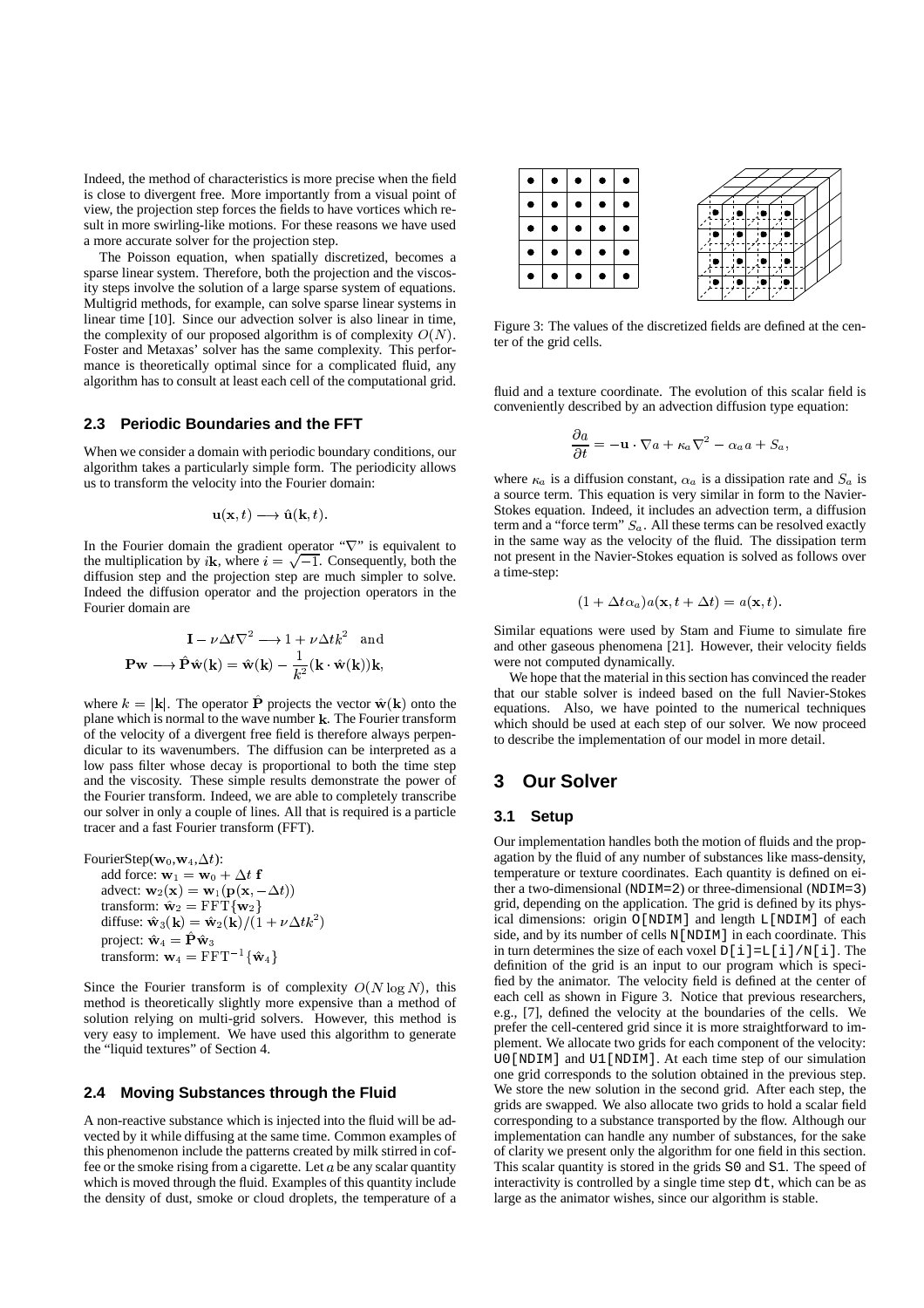The physical properties of the fluid are a function of its viscosity visc alone. By varying the viscosity, an animator can simulate a wide range of substances ranging from glue-like matter to highly turbulent flows. The properties of the substance are modeled by a diffusion constant kS and a dissipation rate aS. Along with these parameters, the animator also must specify the values of these fields on the boundary of the grid. There are basically two types: periodic or fixed. The boundary conditions can be of a different type for each coordinate. When periodic boundary conditions are chosen, the fluid wraps around. This means that a piece of fluid which leaves the grid on one side reenters the grid on the opposite side. In the case of fixed boundaries, the value of each physical quantity must be specified at the boundary of the grid. The simplest method is to set the field to zero at the boundary. We refer the reader to Foster and Metaxas' paper for an excellent description of different boundary conditions and their resulting effects [7]. In the results section we describe the boundary conditions chosen for each animation. For the special case when the boundary conditions are periodic in each coordinate, a very elegant solver based on the fast Fourier transform can be employed. This algorithm is described in Section 2.3. We do not repeat it here since the solver in this section is more general and can handle both types of boundary conditions.

The fluid is set into motion by applying external forces to it. We have written an animation system in which an animator with a mouse can apply directional forces to the fluid. The forces can also be a function of other substances in the fluid. For example, a temperature field moving through the fluid can produce buoyant and turbulent forces. In our system we allow the user to create all sorts of dependencies between the various fields, some of which are described in the results section of this paper. We do not describe our animation system in great detail since its functionality should be evident from the examples of the next section. Instead we focus on our simulator, which takes the forces and parameters set by the animator as an input.

#### **3.2 The Simulator**

Once we worked out the mathematics underlying the Navier-Stokes equations in Section 2, our implementation became straightforward. We wish to emphasize that the theoretical developments of Section 2 are in no way gratuitous but are immensely useful in coding compact solvers. In particular, casting the problem into a mathematical setting has allowed us to take advantage of the large body of work done in the numerical analysis of partial differential equations. We have written the solver as a separate library of routines that are called by the interactive animation system. The entire library consists of only roughly 500 lines of C code. The two main routines of this library update either the velocity field Vstep or a scalar field Sstep over a given time step. We assume that the external force is given by an array of vectors F[NDIM] and that the source is given by an array Ssource for the scalar field. The general structure of our simulator looks like

```
while ( simulating ) {
  /* handle display and user interaction */
  \prime* get forces F and sources Ssource from the UI */
  Swap(U1,U0); Swap(S1,S0);Vstep ( U1, U0, visc, F, dt );
  Sstep ( S1, S0, kS, aS, U1, Ssource, dt );
and the contract of the contract of the contract of the contract of the contract of the contract of the contract of
```
The velocity solver is composed of four steps: the forces are added to the field, the field is advected by itself, the field diffuses due to viscous friction within the fluid, and in the final step the velocity is forced to conserve mass. The general structure of this routine is:

```
for(i=0;i<NDIM;i++)addForce ( U0[i], F[i], dt );
for(i=0;i<NDIM;i++)Transport ( U1[i], U0[i], U0, dt );
for(i=0;i<NDIM;i++)Diffuse ( U0[i], U1[i], visc, dt );
Project ( U1, U0, dt );
```
The general structure of the scalar field solver is very similar to the above. It involves four steps: add the source, transport the field by the velocity, diffuse and finally dissipate the field. The scalar field solver shares some of the routines called by the velocity solver:

```
Sstep ( S1, S0, k, a, U, source, dt )
 addForce ( S0, source, dt );
 Transport ( S1, S0, U, dt );
 Diffuse ( S0, S1, k, dt );
 Dissipate ( S1, S0, a, dt );
```
The addForce routine adds the force field multiplied by the time step to each value of the field. The dissipation routine Dissipate divides each element of the first array by 1+dt\*a and stores it in the new array. The Transport routine is a key step in our simulation. It accounts for the movement of the substance due to the velocity field. More importantly it is used to resolve the nonlinearity of the Navier-Stokes equations. The general structure of this routine (in three-dimensions) is

```
Transport ( S1, S0, U, dt )
 for each cell (i, j, k) do
  X = 0 + (i + 0.5, j + 0.5, k + 0.5) *D;TraceParticle ( X, U, -dt, X0 );
  SI[i,j,k] = LinInterp (X0, S0);
 end
```
The routine TraceParticle traces a path starting at X through the field U over a time -dt. The endpoint of this path is the new point X0. We use both a simple second order Runge-Kutta (RK2) method for the particle trace [14] and an adaptive particle tracer, which subsamples the time step only in regions of high velocity gradients, such as near object boundaries. The routine LinInterp linearly interpolates the value of the scalar field S at the location X0. We note that we did not use a higher order interpolation, since this might lead to instabilities due to the oscillations and overshoots inherent in such interpolants. On the other hand, higher order spline approximants may be used, though these tend to smooth out the resulting flows.

To solve for the diffusion (Diffuse) and to perform the projection (Project) we need a sparse linear solver SolveLin. The best theoretical choice is the multi-grid algorithm [10]. However, we used a solver from the FISHPAK library since it was very easy to incorporate into our code and gave good results  $[22]$ <sup>1</sup>. In practice, it turned out to be faster than our implementation of the multi-grid algorithm. In Appendix B, we show exactly how these routines are used to perform both the Diffuse step and the Project step. These routines are ideal for domains with no internal boundaries. When complex boundaries or objects are within the flow, one can either use a sophisticated multi-grid solver or a good relaxation routine [9]. In any case, our simulator can easily accomodate new solvers.

Vstep ( U1, U0, visc, F, dt )

<sup>1</sup>FISHPAK is available from http://www.netlib.org.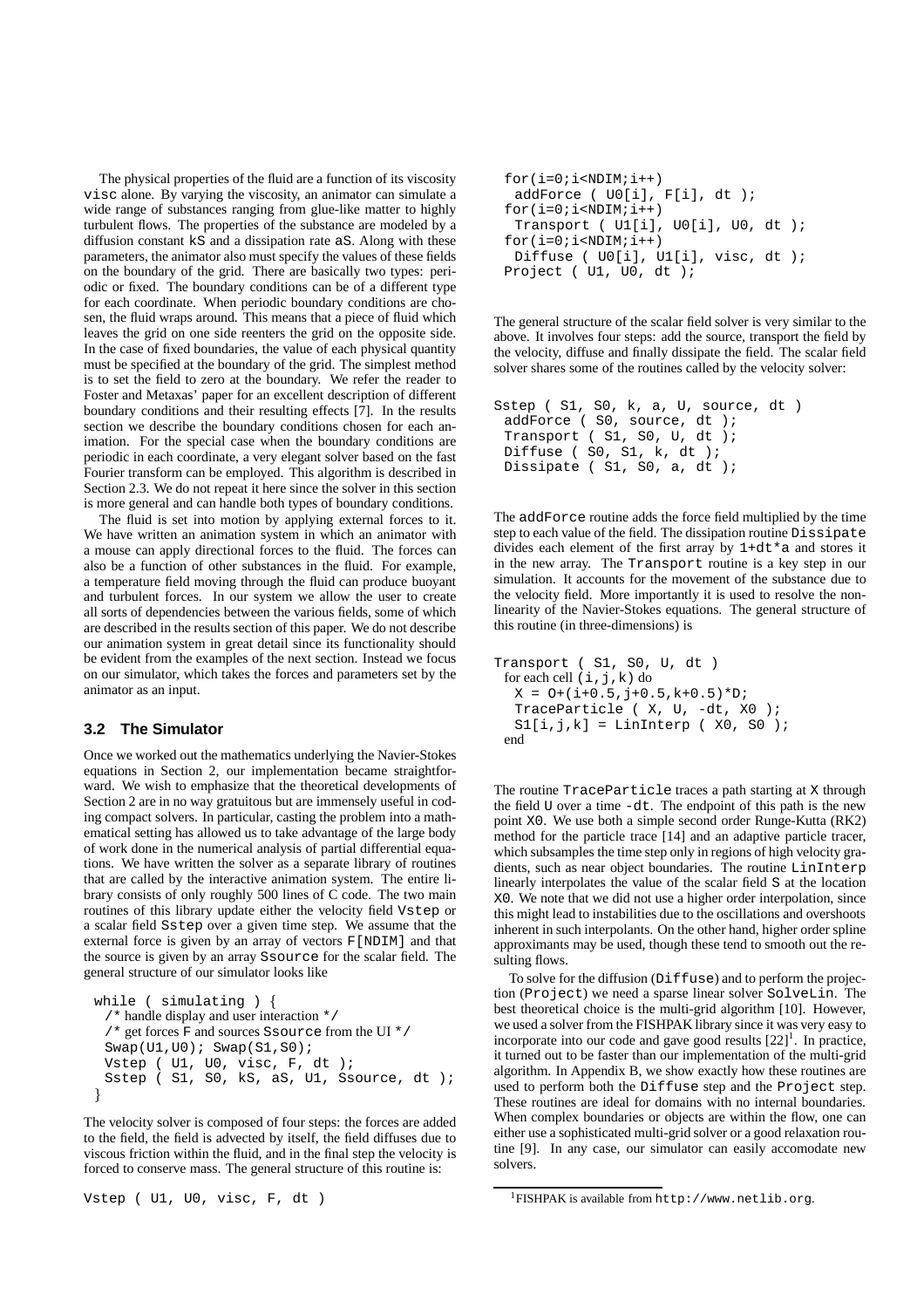### **4 Results**

Our Navier-Stokes solver can be used in many applications requiring fluid-like motions. We have implemented both the two- and the three-dimensional solvers in an interactive modeler that allows a user to interact with the fluids in real-time. The motion is modeled by either adding density into the fluid or by applying forces. The evolution of the velocity and the density is then computed using our solver. To further increase the visual complexity of the flows, we add textural detail to the density. By moving the texture coordinates using the scalar solver as well, we achieve highly detailed flows. To compensate for the high distortions that the texture maps undergo, we use three sets of texture coordinates which are periodically reset to their initial (unperturbed) values. At every moment the resulting texture map is the superposition of these three texture maps. This idea was first suggested by Max et al. [13].

Figure 4.(a) shows a sequence of frames from an animation where the user interacts with one of our liquid textures. The figure on the backcover of the SIGGRAPH proceedings is another frame of a similar sequence with a larger grid size  $(100^2)$ .

Figures 4.(b) through 4.(g) show frames from various animations that we generated using our three-dimensional solver. In each case the animations were created by allowing the animator to place density and apply forces in real-time. The gases are volume rendered using the three-dimensional hardware texture mapping capabilities of our SGI Octane workstation. We also added a single pass that computes self-shadowing effects from a directional light source in a fixed position. It should be evident that the quality of the renderings could be further improved using more sophisticated rendering hardware or software. Our grid sizes ranged from  $16<sup>3</sup>$  to  $30<sup>3</sup>$  with frame rates fast enough to monitor the animations while being able to control their behavior. In most of these animations we added a "noise" term which is proportional to the amount of density (the factor of proportionality being a user defined parameter). This produced nice billowing motions in some of our animations. In Figures 4.(d)-(e) we used a fractal texture map, while in Figure 4.(g) we used a texture map consisting of evenly spaced lines.

All of our animations were created on an SGI Octane workstation with a R10K processor and 192 Mbytes of memory.

# **5 Conclusions**

The motivation of this paper was to create a general software system that allows an animator to design fluid-like motions in real time. Our initial intention was to base our system on Foster and Metaxas' work. However, the instabilities inherent in their method forced us to develop a new algorithm. Our solver has the property of being unconditionally stable and it can handle a wide variety of fluids in both two- and three-dimensions. The results that accompany this paper clearly demonstrate that our solver is powerful enough to allow an animator to achieve many fluid-like effects. We therefore believe that our solver is a substantial improvement over previous work in this area. The work presented here does not, however, discredit previous, more visually oriented models. In particular, we believe that the combination of our fluid solvers with solid textures, for example, may be a promising area of future research [4]. Our fluid solvers can be used to generate the overall motion, while the solid texture can add additional detail for higher quality animations.

Also we have not addressed the problem of simulating fluids with free boundaries, such as water [6]. This problem is considerably more difficult, since the geometry of the boundary evolves dynamically over time. We hope, however, that our stable solvers may be applied to this problem as well. Also, we wish to extend our solver to finite element boundary-fitted meshes. We are currently investigating such extensions.

### **Acknowledgments**

I would like to thank Marcus Grote for his informed input on fluid dynamics and for pointing me to reference [3]. Thanks to Duncan Brinsmead for his constructive criticisms all along. Thanks also to Pamela Jackson for carefully proofreading the paper and to Brad Clarkson for his help with creating the videos.

# **A Method of Characteristics**

The method of characteristics can be used to solve advection equations of the type

$$
\frac{\partial a(\mathbf{x},t)}{\partial t} = -\mathbf{v}(\mathbf{x}) \cdot \nabla a(\mathbf{x},t) \quad \text{and} \quad a(\mathbf{x},0) = a_0(\mathbf{x}),
$$

where  $a$  is a scalar field,  $v$  is a steady vector field and  $a_0$  is the field at time  $t = 0$ . Let  $p(\mathbf{x}_0, t)$  denote the *characteristics* of the vector field v which flow through the point  $x_0$  at  $t = 0$ :

$$
\frac{d}{dt}\mathbf{p}(\mathbf{x}_0,t)=\mathbf{v}(\mathbf{p}(\mathbf{x}_0,t))\quad\text{and}\quad\mathbf{p}(\mathbf{x}_0,0)=\mathbf{x}_0.
$$

Now let  $\bar{a}(\mathbf{x}_0,t) = a(\mathbf{p}(\mathbf{x}_0,t),t)$  be the value of the field along the characteristic passing through the point  $x_0$  at  $t = 0$ . The variation of this quantity over time can be computed using the chain rule of differentiation:

$$
\frac{d\bar{a}}{dt} = \frac{\partial a}{\partial t} + \mathbf{v} \cdot \nabla a = 0.
$$

This shows that the value of the scalar does not vary along the streamlines. In particular, we have  $\bar{a}(\mathbf{x}_0, t) = \bar{a}(\mathbf{x}_0, 0) = a_0(\mathbf{x}_0)$ . Therefore, the initial field and the characteristics entirely define the solution to the advection problem. The field for a given time  $t$  and location  $x$  is computed by first tracing the location  $x$  back in time along the characteristic to get the point  $x_0$ , and then evaluating the initial field at that point:

$$
a(\mathbf{p}(\mathbf{x}_0,t),t)=a_0(\mathbf{x}_0).
$$

We use this method to solve the advection equation over a time interval  $[t, t + \Delta t]$  for the fluid. In this case,  $\mathbf{v} = \mathbf{u}(\mathbf{x}, t)$  and  $a_0$  is any of the components of the fluid's velocity at time  $t$ .

## **B FISHPAK Routines**

The linear solver POIS3D from FISHPAK is designed to solve a general system of finite difference equations of the type:

```
K1*(S[i-1,j,k]-2*S[i,j,k]+S[i+1,j,k]) +K2*(S[i,j-1,k]-2*S[i,j,k]+S[i,j+1,k]) +A[k] * S[i,j,k-1] + B[k] * S[i,j,k] +
```
For the diffusion solver, the values of the constants on the left hand side are:

 $K1 = -dt*k/(D[0]*D[0]),$  $K2 = -dt*k/(D[1]*D[1]),$  $A[k] = C[k] = -dt*k/(D[2]*D[2])$  and  $B[k] = 1 + 2 * dt * k / (D[2] * D[2]),$ 

while the right hand side is equal to the grid containing the previous solution: F=S0. In the projection step these constants are equal to

```
K1 = 1/(D[0]*D[0]), K2 = 1/(D[1]*D[1]),A[k] = C[k] = 1/(D[2]*D[2]) and
B[k] = -2/(D[2]*D[2]),
```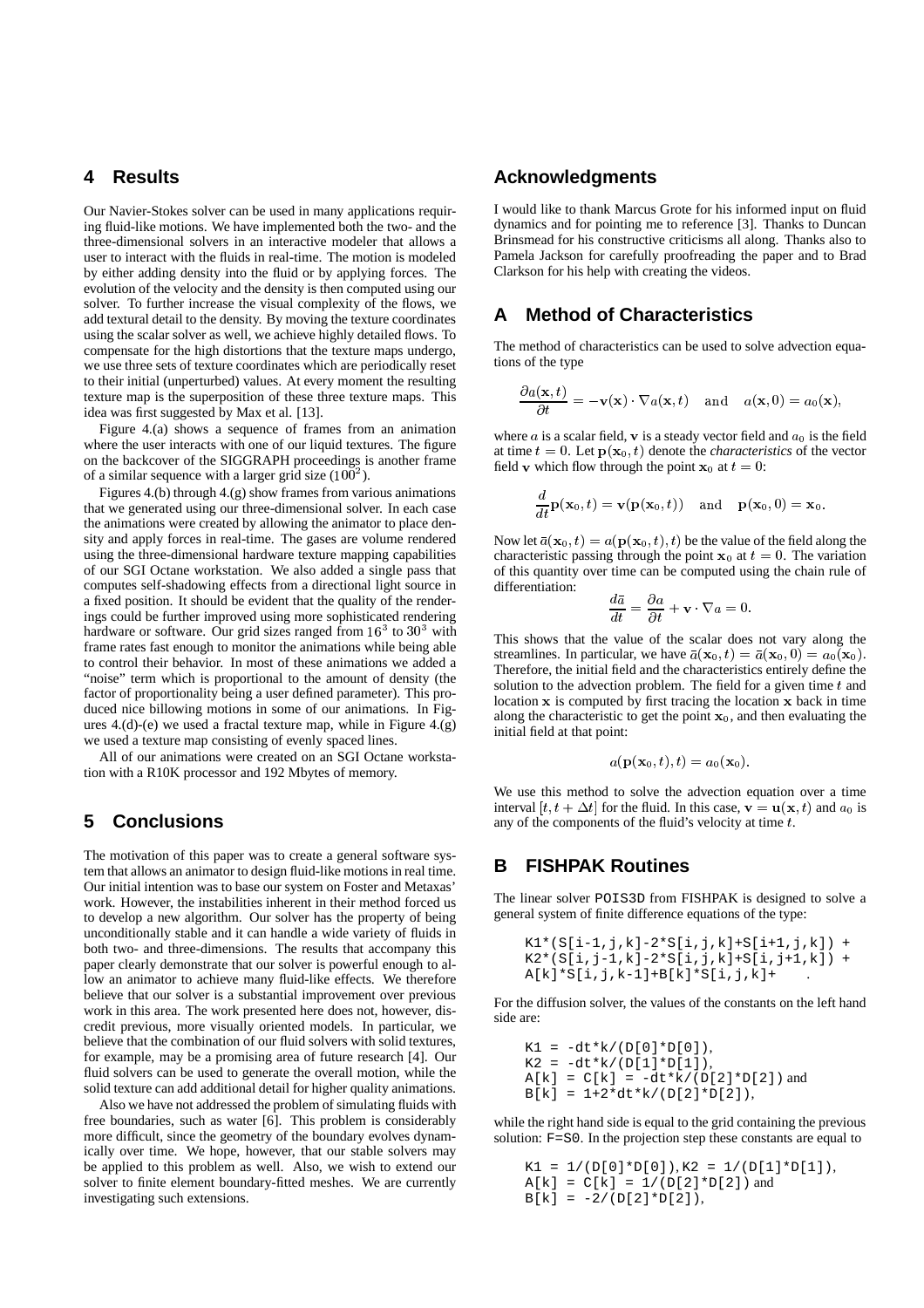while the right hand side is equal to the divergence of the velocity field:

 $F[i,j,k] = 0.5*(U[i+1,j,k]-U[i-1,j,k])/D[0]+$ (U[i,j+1,k]-U[i,j-1,k])/D[1]+ (U[i,j,k+1]-U[i,j,k-1])/D[2]).

The gradient of the solution is then subtracted from the previous solution:

$$
U1[0][i, j, k] = U0[0][i, j, k] - 0.5*(S[i+1, j, k] - S[i-1, j, k]) / D[0],
$$
  
\n
$$
U1[1][i, j, k] = U0[1][i, j, k] - 0.5*(S[i, j+1, k] - S[i, j-1, k]) / D[1],
$$
  
\n
$$
U1[2][i, j, k] = U0[2][i, j, k] - 0.5*(S[i, j, k+1] - S[i, j, k-1]) / D[2].
$$

The FISHPAK routine is also able to handle different types of boundary conditions, both periodic and fixed.

### **References**

- [1] M. B. Abbott. *Computational Fluid Dynamics: An Introduction for Engineers*. Wiley, New York, 1989.
- [2] J. X. Chen, N. da Vittoria Lobo, C. E. Hughes, and J. M. Moshell. Real-Time Fluid Simulation in a Dynamic Virtual Environment. *IEEE Computer Graphics and Applications*, pages 52–61, May-June 1997.
- [3] A. J. Chorin and J. E. Marsden. *A Mathematical Introduction to Fluid Mechanics*. Springer-Verlag. Texts in Applied Mathematics 4. Second Edition., New York, 1990.
- [4] D. Ebert, K. Musgrave, D. Peachy, K. Perlin, and S. Worley. *Texturing and Modeling: A Procedural Approach*. AP Professional, 1994.
- [5] D. S. Ebert, W. E. Carlson, and R. E. Parent. Solid Spaces and Inverse Particle Systems for Controlling the Animation of Gases and Fluids. *The Visual Computer*, 10:471–483, 1994.
- [6] N. Foster and D. Metaxas. Realistic Animation of Liquids. *Graphical Models and Image Processing*, 58(5):471– 483, 1996.
- [7] N. Foster and D. Metaxas. Modeling the Motion of a Hot, Turbulent Gas. In *Computer Graphics Proceedings, Annual Conference Series, 1997*, pages 181–188, August 1997.
- [8] M. N. Gamito, P. F. Lopes, and M. R. Gomes. Twodimensional Simulation of Gaseous Phenomena Using Vortex Particles. In *Proceedings of the 6th Eurographics Workshop on Computer Animation and Simulation*, pages 3–15. Springer-Verlag, 1995.
- [9] M. Griebel, T. Dornseifer, and T. Neunhoeffer. *Numerical Simulation in Fluid Dynamics: A Practical Introduction*. SIAM, Philadelphia, 1998.
- [10] W. Hackbusch. *Multi-grid Methods and Applications*. Springer Verlag, Berlin, 1985.
- [11] F. H. Harlow and J. E. Welch. Numerical Calculation of Time-Dependent Viscous Incompressible Flow of Fluid with Free Surface. *The Physics of Fluids*, 8:2182–2189, December 1965.
- [12] M. Kass and G. Miller. Rapid, Stable Fluid Dynamics for Computer Graphics. *ACM Computer Graphics (SIGGRAPH '90)*, 24(4):49–57, August 1990.
- [13] N. Max, R. Crawfis, and D. Williams. Visualizing Wind Velocities by Advecting Cloud Textures. In *Proceedings of Visualization '92*, pages 179–183, Los Alamitos CA, October 1992. IEEE CS Press.
- [14] W. H. Press, B. P. Flannery, S. A. Teukolsky, and W. T. Vetterling. *Numerical Recipes in C. The Art of Scientific Computing*. Cambridge University Press, Cambridge, 1988.
- [15] W. T. Reeves. Particle Systems. A Technique for Modeling a Class of Fuzzy Objects. *ACM Computer Graphics (SIG-GRAPH '83)*, 17(3):359–376, July 1983.
- [16] M. Shinya and A. Fournier. Stochastic Motion Motion Under the Influence of Wind. In *Proceedings of Eurographics '92*, pages 119–128, September 1992.
- [17] K. Sims. Particle Animation and Rendering Using Data Parallel Computation. *ACM Computer Graphics (SIGGRAPH '90)*, 24(4):405–413, August 1990.
- [18] K. Sims. Choreographed Image Flow. *The Journal Of Visualization And Computer Animation*, 3:31–43, 1992.
- [19] J. Stam. A General Animation Framework for Gaseous Phenomena. *ERCIM Research Report*, R047, January 1997. http://www.ercim.org/publications/technical reports/047-abstract.html.
- [20] J. Stam and E. Fiume. Turbulent Wind Fields for Gaseous Phenomena. In *Proceedings of SIGGRAPH '93*, pages 369– 376. Addison-Wesley Publishing Company, August 1993.
- [21] J. Stam and E. Fiume. Depicting Fire and Other Gaseous Phenomena Using Diffusion Processes. In *Proceedings of SIGGRAPH '95*, pages 129–136. Addison-Wesley Publishing Company, August 1995.
- [22] P. N. Swarztrauber and R. A. Sweet. Efficient Fortran Subprograms for the Solution of Separable Elliptic Partial Differential Equations. *ACM Transactions on Mathematical Software*, 5(3):352–364, September 1979.
- [23] J. Wejchert and D. Haumann. Animation Aerodynamics. *ACM Computer Graphics (SIGGRAPH '91)*, 25(4):19–22, July 1991.
- [24] L. Yaeger and C. Upson. Combining Physical and Visual Simulation. Creation of the Planet Jupiter for the Film 2010. *ACM Computer Graphics (SIGGRAPH '86)*, 20(4):85–93, August 1986.